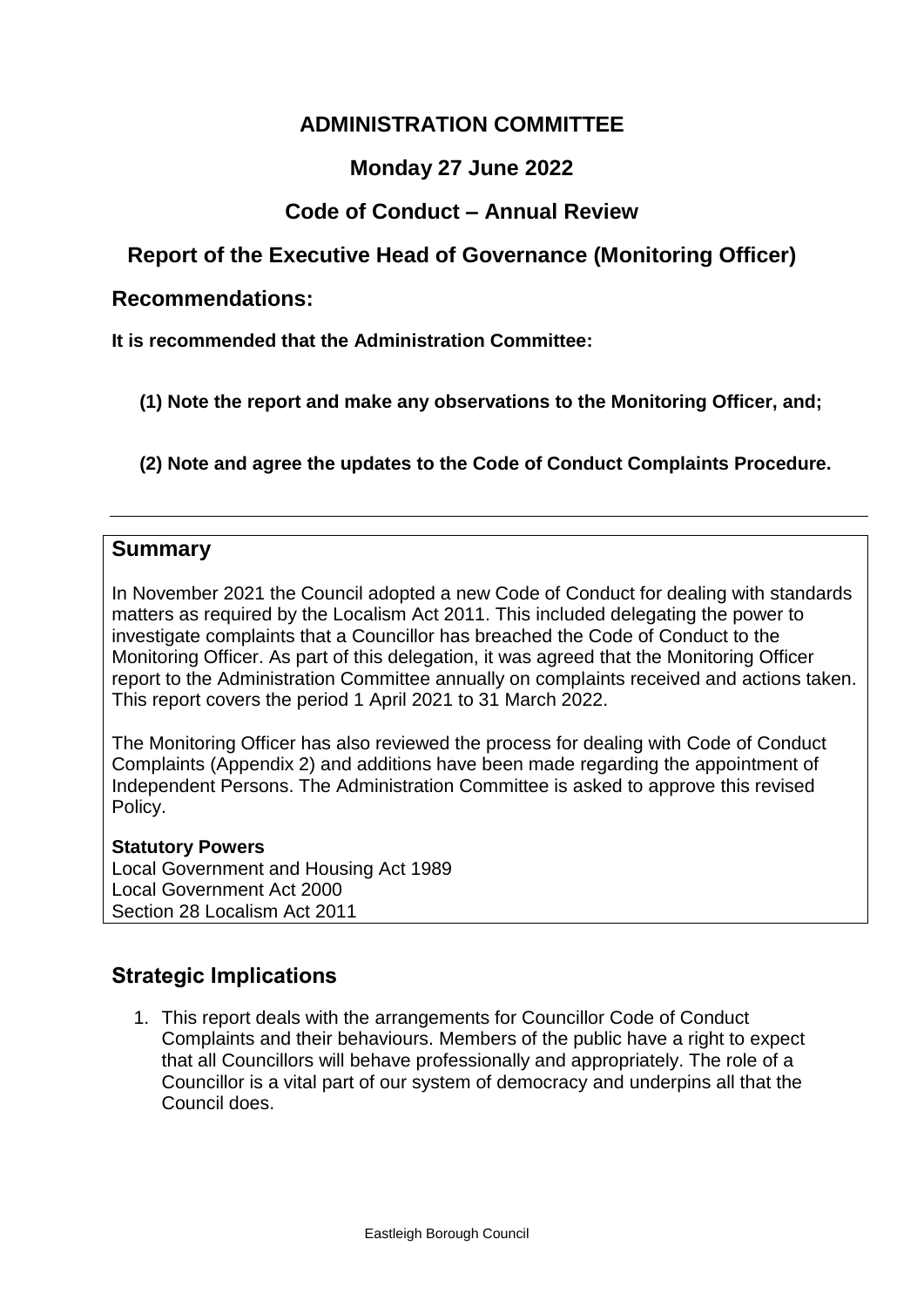# **[Background](#page-0-4)**

- 2. All councils are legally required to appoint a Monitoring Officer in accordance with Section 5 of the Local Government and Housing Act 1989. The responsibilities of the Monitoring Officer are prescribed by the 1989 Act and the Local Government Act 2000 and are described in the Council's Constitution and includes responsibility for investigating Code of Conduct Complaints. On 20 May 2021, Council appointed the Executive Head of Governance as the Monitoring Officer following the retirement of the previous Monitoring Officer.
- 3. The Localism Act 2011 required local authorities to adopt new Codes of Conduct for governing the behaviour of Councillors and new procedures for dealing with complaints that Councillors have breached this Code of Conduct. The [Code of Conduct for Councillors](https://www.eastleigh.gov.uk/media/10491/part-5-codes-and-protocols.pdf) (section 5 of the Constitution) was reviewed and updated during 2021 and approved by Council on 11 November 2021.
- 4. The Monitoring Officer is required to report annually on the complaints received and the action taken.

# **Code of Conduct Complaints 2021/22**

5. During the period 1 April 2021 to 31 March 2022, 10 formal complaints in respect of Borough Councillors and two formal complaints regarding Parish Councillors were received. All were investigated by the Monitoring Officer in line with the ["Process for dealing with complaint that a Councillor has breached](https://www.eastleigh.gov.uk/media/1970/members-code-of-conduct-complaint.pdf)  [the Code of Conduct".](https://www.eastleigh.gov.uk/media/1970/members-code-of-conduct-complaint.pdf) Where necessary the Monitoring Officer sought the views of the Independent Person (see paragraph 9 below for further explanation of this role). After investigation, one complaint was concluded as a breach of the Code of Conduct. The following table provides a summary of the number of complaints received during 2021/22.

| <b>Ref</b>                                                     | <b>Date</b>  | <b>Summary</b>                                                                                         | <b>Outcome</b>                                                                                                                         |
|----------------------------------------------------------------|--------------|--------------------------------------------------------------------------------------------------------|----------------------------------------------------------------------------------------------------------------------------------------|
| <b>Complaints regarding the Conduct of Borough Councillors</b> |              |                                                                                                        |                                                                                                                                        |
|                                                                | 7 April 2021 | Complaint about language<br>used by Borough<br>Councillor on social media<br>tweet.                    | No breach. Statement<br>had been<br>misinterpreted.                                                                                    |
| $\overline{2}$                                                 | 17 May 2021  | Complaint about a<br><b>Borough Councillors</b><br>residency and accuracy of<br>Register of Interests. | No breach. Residency<br>requirement only needs<br>to be satisfied at<br>nomination and does<br>not need to be<br>maintained throughout |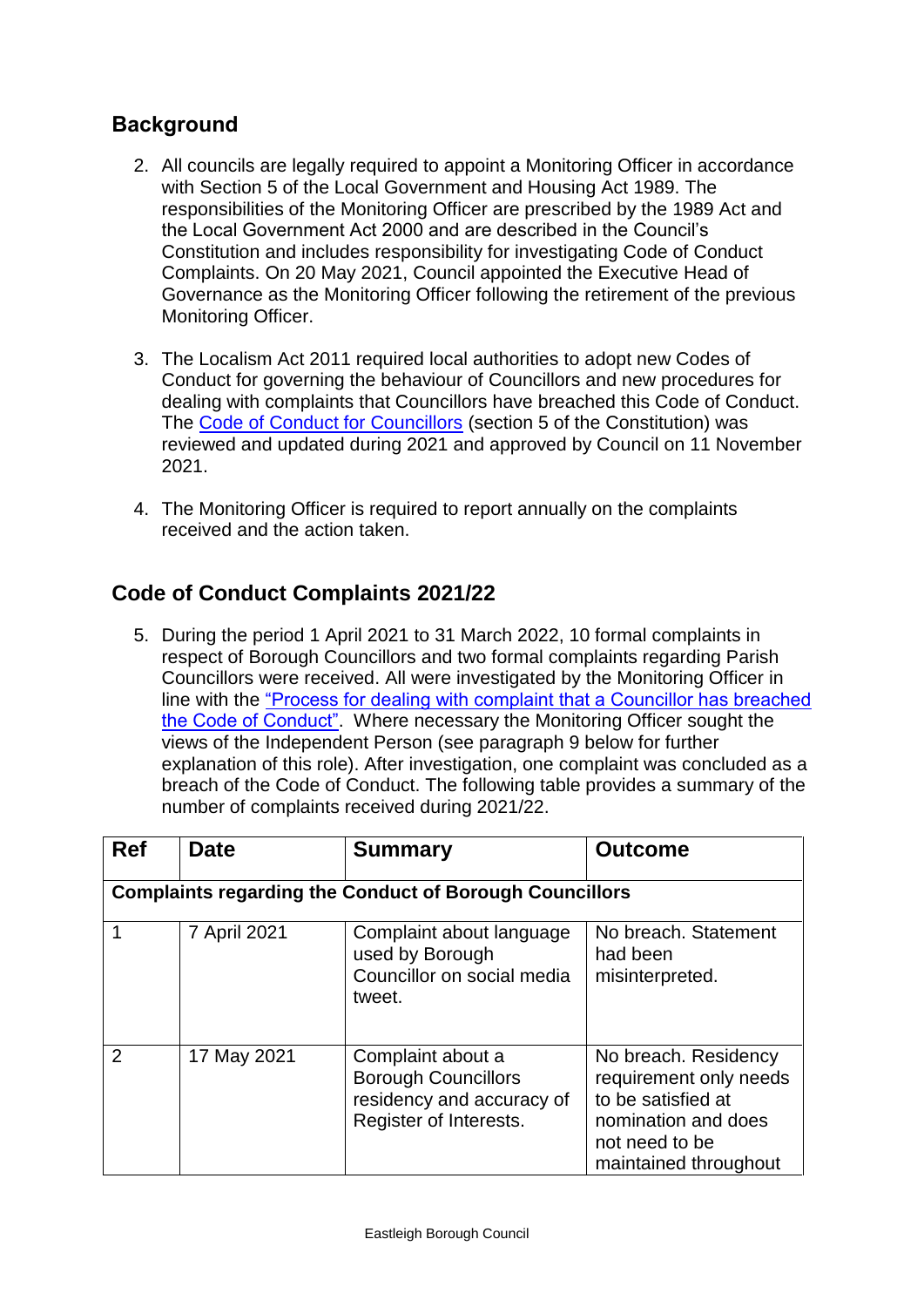| <b>Ref</b> | <b>Date</b>           | Summary                                                                                                                                                                                                                                                    | <b>Outcome</b>                                                                                                                                                                                                                                                                                                                     |
|------------|-----------------------|------------------------------------------------------------------------------------------------------------------------------------------------------------------------------------------------------------------------------------------------------------|------------------------------------------------------------------------------------------------------------------------------------------------------------------------------------------------------------------------------------------------------------------------------------------------------------------------------------|
|            |                       |                                                                                                                                                                                                                                                            | an elected Councillors<br>term of office.<br>Administrative error<br>with regards to the<br>Register of Interests<br>which prompted full<br>internal review of<br>records.                                                                                                                                                         |
| 3 & 4      | 10 and 12 May<br>2021 | 2 formal complaints<br>against two Borough<br>Councillors regarding<br>conduct on Social Media<br>post in response to<br>allegations that there had<br>been a misadministration<br>of the postal voting<br>system.                                         | No breach however<br>Councillors advised of<br>complaint and asked to<br>consider their<br>responses carefully<br>before responding on<br>social media to avoid<br>any misinterpretation. In<br>addition, regular Social<br>Media training will be<br>provided to Councillors.<br>Scheduled annually in<br>the training programme. |
| 5          | 26 April 2021         | Complaint against a<br><b>Borough Councillor about</b><br>bullying through responses<br>provided to queries.                                                                                                                                               | No breach. Conclusion<br>was complaint was a<br>service complaint and<br>Councillor was<br>repeating the technical,<br>legal and data<br>protection advice of<br>Officers.                                                                                                                                                         |
| 6          | 23 September<br>2021  | Complaint that a Borough<br><b>Councillor had breached</b><br>the Code of Conduct:<br>Respect other and<br>(2.2)<br>not bully a person.<br>Not conduct<br>(2.5)<br>yourself in a<br>manner which is<br>likely to bring the<br>Authority into<br>disrepute. | Insufficient evidence to<br>determine if there was a<br>breach. Investigation<br>closed.                                                                                                                                                                                                                                           |
| 7          | 15 November           | Concern that a Borough<br>Councillor may have                                                                                                                                                                                                              | No breach of Code of<br>Conduct or                                                                                                                                                                                                                                                                                                 |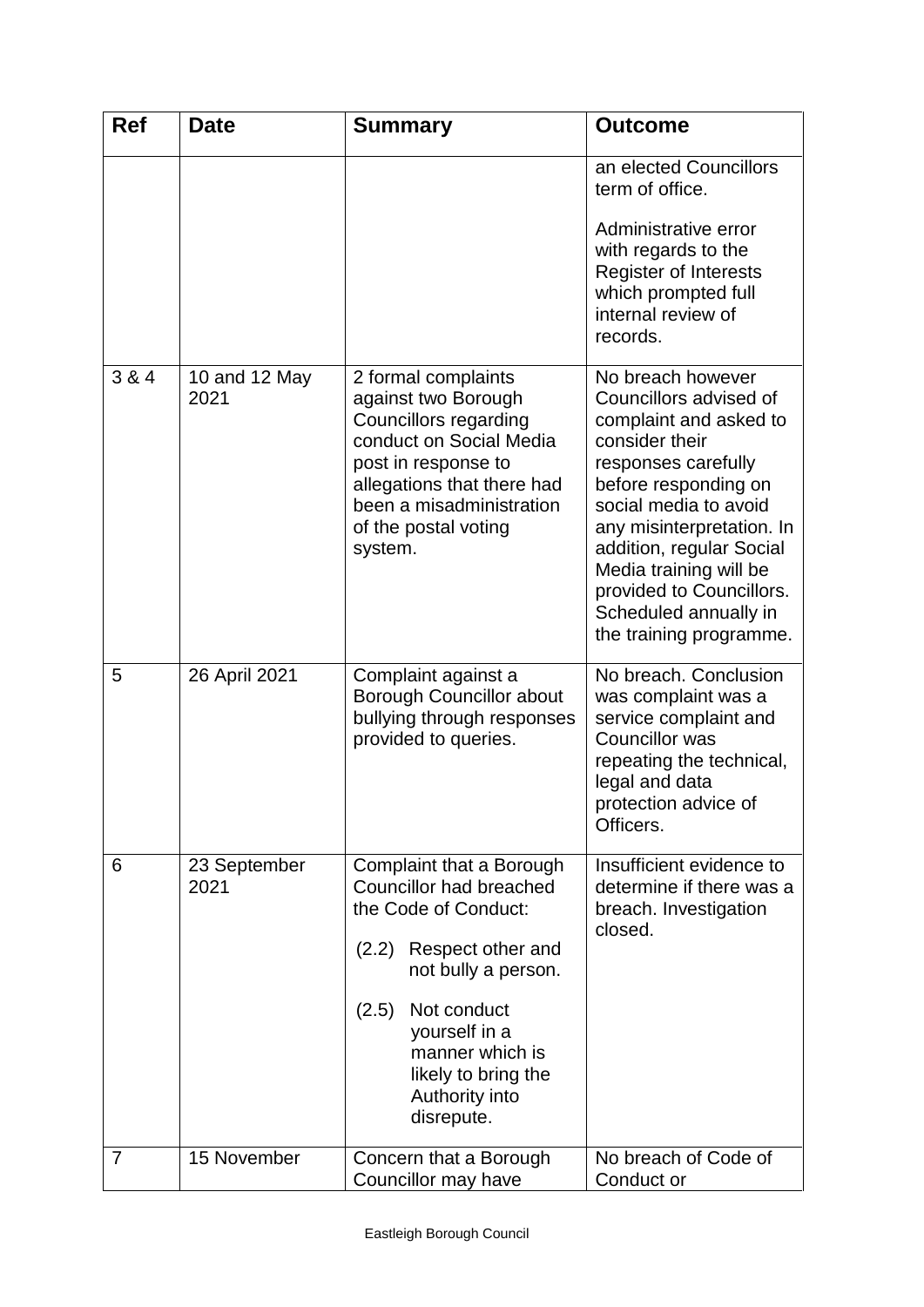| <b>Ref</b>                                                    | <b>Date</b>      | <b>Summary</b>                                                                                                                                                                                                                                                                           | <b>Outcome</b>                                                                                                                                                                                                                                                                                                                                     |
|---------------------------------------------------------------|------------------|------------------------------------------------------------------------------------------------------------------------------------------------------------------------------------------------------------------------------------------------------------------------------------------|----------------------------------------------------------------------------------------------------------------------------------------------------------------------------------------------------------------------------------------------------------------------------------------------------------------------------------------------------|
|                                                               | 2021             | breached the Code of<br><b>Conduct and Safeguarding</b><br>through sharing a social<br>media post.                                                                                                                                                                                       | Safeguarding.<br>However, as a helpful<br>reminder Guidance on<br>the Use of Social Media<br>for Councillors shared<br>with all Councillors 19<br>November 2021.                                                                                                                                                                                   |
| 8                                                             | 14 January 2022  | Concern that a Borough<br>Councillor had breached<br>the Code of Conduct<br>through conduct during a<br>meeting and that the<br>decisions taken by a<br><b>Committee of the Council</b><br>breached various<br>legislation.                                                              | No breach. No<br>evidence to support any<br>allegations of<br>misconduct and a<br>Councillor cannot be<br>liable for the decision of<br>a committee and not a<br>matter that can be<br>investigated as a<br>Breach of the Code of<br>Conduct. Complainant<br>advised decision was<br>lawful and of process to<br>follow to challenge<br>decisions. |
| 9                                                             | 28 February 2022 | Complaint that a Councillor<br>had breached the Code of<br>Conduct during an online<br>briefing through<br>inappropriate and offensive<br>language aimed at a fellow<br>Councillor.                                                                                                      | Breach of the Code of<br>Conduct. Letter placed<br>on file. Councillor asked<br>to apologise and<br>reminded of the<br>Council's zero tolerance<br>to the behaviour.                                                                                                                                                                               |
| 10                                                            | 12 March 2022    | Complaint that a Borough<br><b>Councillor had breached</b><br>the Code of Conduct<br>through covert recording of<br>a meeting, disclosing<br>information provided<br>during a confidential<br>briefing and disclosing the<br>contents of an email<br>marked private and<br>confidential. | No breach. Guidance<br>provided for staff and<br>Councillors on the<br>recording of internal<br>meetings and meeting<br>etiquette.                                                                                                                                                                                                                 |
| <b>Complaints regarding the Conduct of Parish Councillors</b> |                  |                                                                                                                                                                                                                                                                                          |                                                                                                                                                                                                                                                                                                                                                    |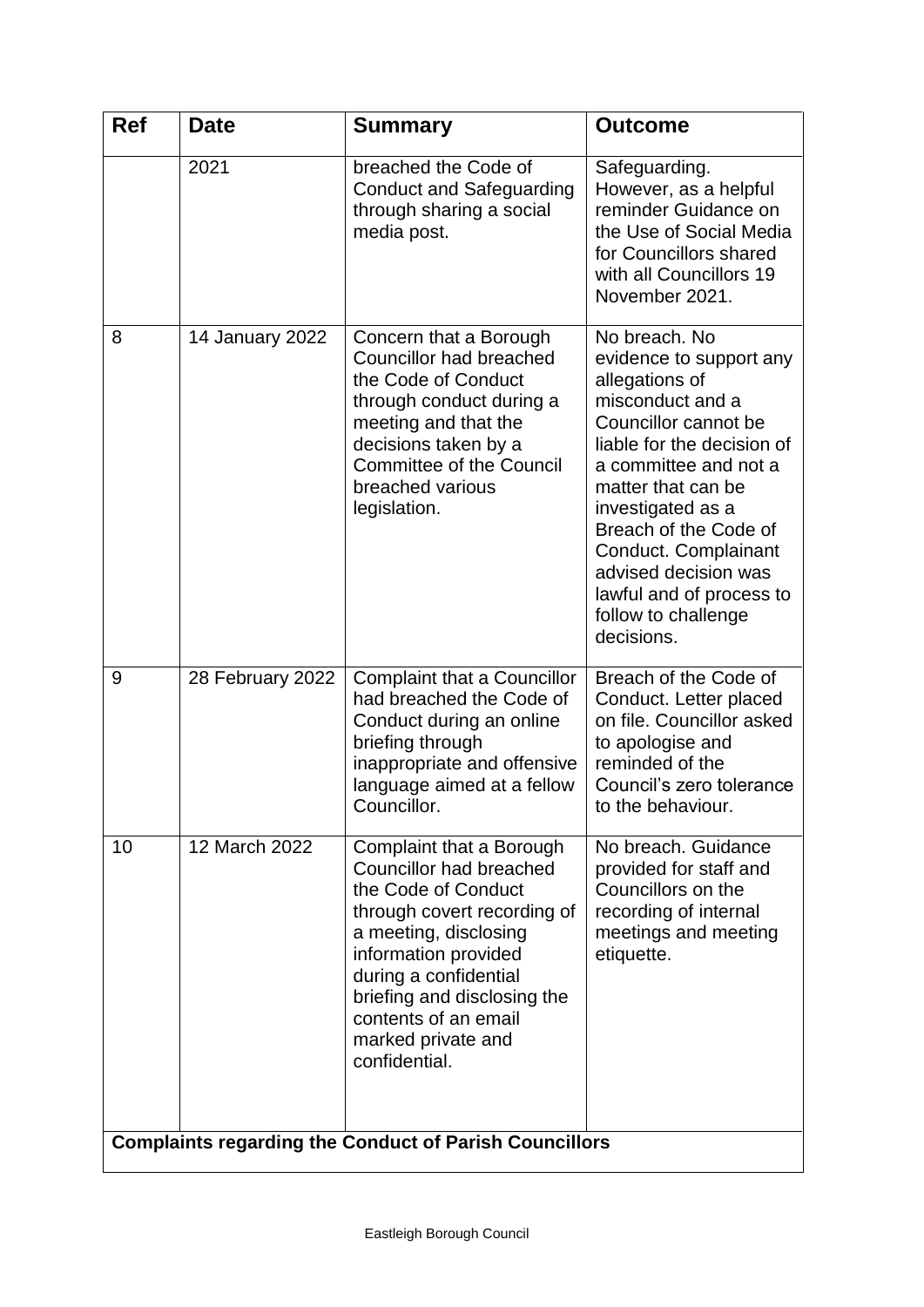| <b>Ref</b>     | <b>Date</b>         | <b>Summary</b>                                                                                                                                                                                       | <b>Outcome</b>                                                                                                                                                                                                                                                                                              |
|----------------|---------------------|------------------------------------------------------------------------------------------------------------------------------------------------------------------------------------------------------|-------------------------------------------------------------------------------------------------------------------------------------------------------------------------------------------------------------------------------------------------------------------------------------------------------------|
| $\mathbf{1}$   | 19 November<br>2021 | Complaint that a Parish<br><b>Councillor had breached</b><br>the Code of Conduct<br>through failing to properly<br>investigate a complaint.                                                          | No breach.<br>Complainant advised<br>that a complaint<br>regarding a Parish<br>Council not following its<br><b>Complaints Policy was</b><br>not a matter that could<br>be investigated as a<br>Breach of the Code of<br>Conduct. Matter<br>referred to the Parish<br>Council.                               |
| $\overline{2}$ | 15 February 2022    | Complaint of failure in<br>following due process and<br>standing orders and lack of<br>openness, transparency<br>and accountability in<br>accordance with the Nolan<br>Principles for Public Office. | No breach.<br>Complainant advised<br>that a complaint<br>alleging that a Parish<br>Council had not<br>followed due process<br>on a decision that had<br>been taken was not a<br>matter that could be<br>investigated as a<br>breach of the Code of<br>Conduct. Matter<br>referred to the Parish<br>Council. |

## **Code of Conduct Complaints Procedure**

6. The Council adopted a Code of Conducts Complaint Procedure in 2012 and is published on the Council's website:

[https://www.eastleigh.gov.uk/media/1970/members-code-of-conduct](https://www.eastleigh.gov.uk/media/1970/members-code-of-conduct-complaint.pdf)[complaint.pdf](https://www.eastleigh.gov.uk/media/1970/members-code-of-conduct-complaint.pdf)

7. It should be noted that the Local Government Association (LGA) produced a [Model Councillor Code of Conduct in December 2020](https://www.local.gov.uk/sites/default/files/documents/Local%20Government%20Association%20Model%20Councillor%20Code%20of%20Conduct%202020%20WEB.pdf) that was updated in January and May 2021. Although the Council has not adopted the LGA Model Code, some principles and elements of the Code were included within the revised Code of Conduct which was adopted by Council in November 2021. The LGA also produced [Guidance on Member Code of Conduct Complaints](https://www.local.gov.uk/publications/guidance-member-model-code-conduct-complaints-handling)  [Handling](https://www.local.gov.uk/publications/guidance-member-model-code-conduct-complaints-handling) and this guidance has been considered when reviewing the Procedure.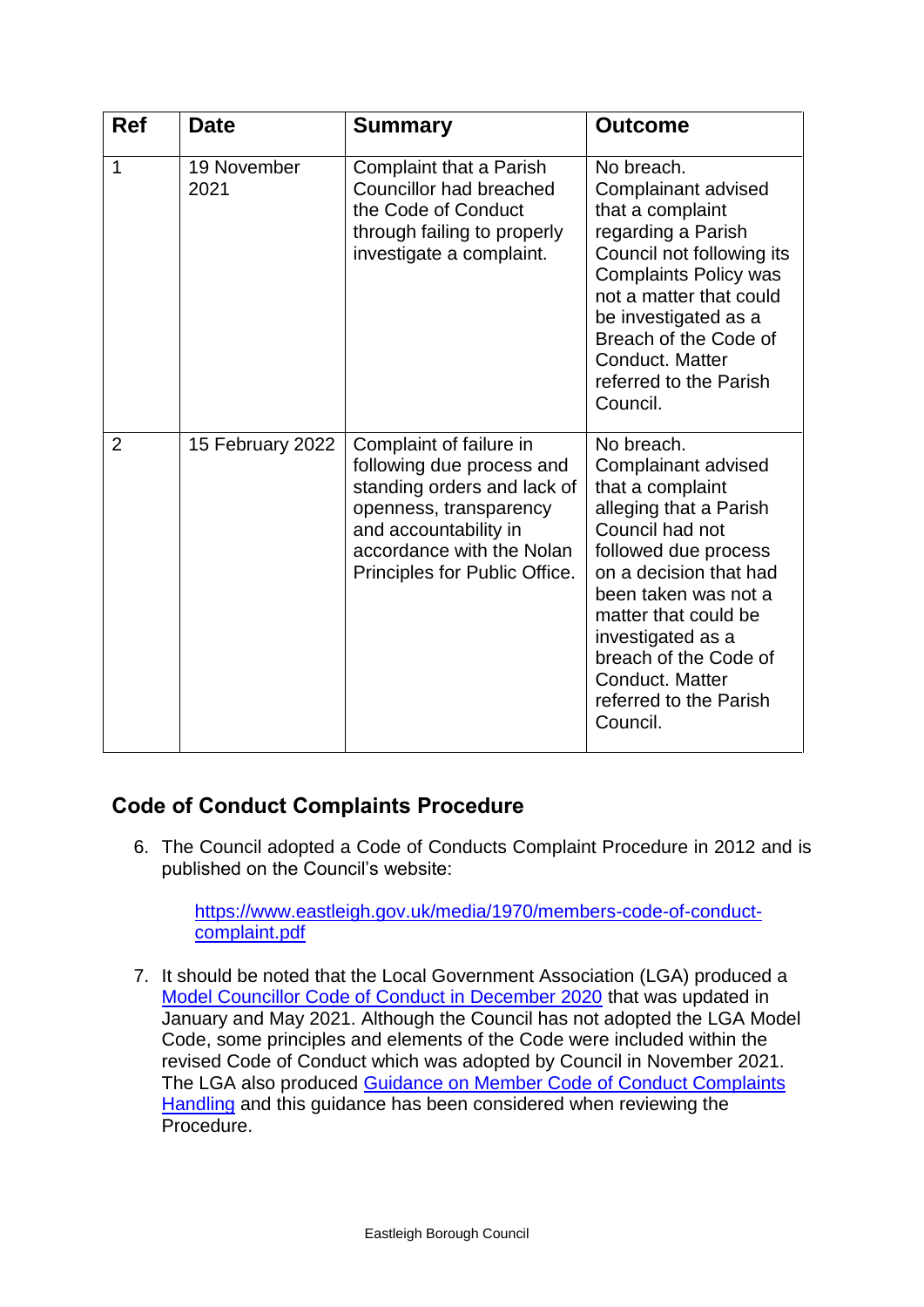- 8. The Monitoring Officer, Deputy Monitoring Officers and Independent Persons met on 7 June 2022 to review and reflect on the Code of Conduct complaints made during 2021/22 to:
	- determine if any further action was necessary to address behaviours, for example further training; and
	- to reflect on the LGA guidance and agree, where appropriate, revisions to the Code of Conduct Complaints Procedure.
- 9. The following changes have been made to the procedure:
	- References to him/his/he updated to them/their/they;
	- References to Member updated to Councillor;
	- New headings
	- New Paragraph 2 (introduction)
	- New paragraph 3
	- New paragraph 4
	- New paragraph 5
	- New paragraph 6
	- Paragraph  $7a$  within its legal jurisdiction added to the sentence
	- Paragraph  $9$  updated a) to k) in line with LGA guidance
	- New Paragraph 11
	- New Paragraph 12
	- Paragraph 13 New sentence added "There is no right of appeal against a decision not to take any further action".
	- New paragraphs 14 17 regarding Informal Resolution
	- Paragraph 18 additional sentence "Councillors are required to cooperate with any Code of Conduct Investigation and respect the impartiality of officers and the Independent Person".
	- Clarification that only 1 Independent Person will be consulted during an investigation (paragraph 19)
	- Paragraph 19 New sentence "The subject of the complaint (Councillor) has a right to consult with the Independent Person.
	- New paragraph 20
	- Paragraph 21 3 additional bullet points  $(2^{nd}, 6^{th}, 10^{th})$
	- Inclusion of annex 1 (complaint form) and annex 2 (the Protocol for the Independent Person(s));
	- Reference to the LGA Guidance where appropriate.

#### **Independent Persons**

- 10.The Localism Act 2011 requires the Council to appoint at least one Independent Person to assist, where necessary, the Monitoring Officer, as a consultee, during the pre-investigation, investigation, pre-hearing and hearing process.
- 11.The Council currently has appointed two independent persons.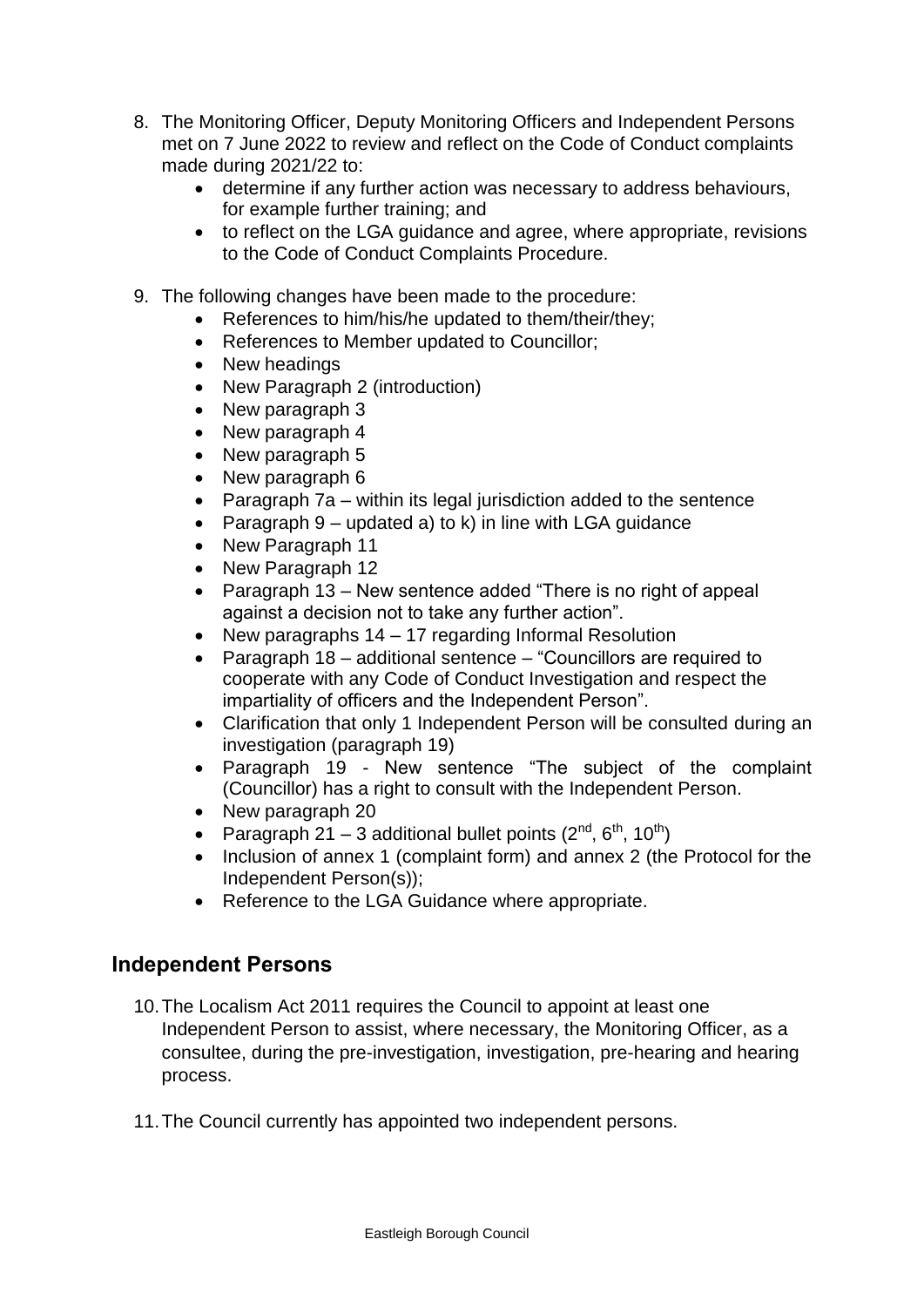- 12.A protocol for the Independent Person has been drafted and included as annex 2 of the Code of Conduct Complaint Process (appendix 1).
- 13.It is recommended that this Committee endorses and approves the Code of Conduct Complaints Procedure and Independent Persons Protocol.

# **Councillor Development**

14.In 2017, the Independent Review Panel considered that certain training courses, specifically those on development control, finance and standards/codes of conduct/ethical framework, would be mandatory for all Councillors. The Council agreed that training in these areas is important and all Councillors are encouraged to attend. The training and development attended by Councillors during 2022/23 will be monitored by the Democratic Services Manager and periodically reported to the Chair and Vice-Chair of this Committee.

### **Meeting Attendance**

- 15.Councillors are democratically accountable to members of the public and agree to follow the Code of Conduct to ensure high standards in the way they undertake their duties. There is an expectation by members of the public that their elected representative will participate in scrutiny and decision making arrangements by regularly attending meetings of Council, Committees and Panels. Appendix 2 provides an overview of attendance to meetings during 2021/22.
- 16.A Councillor ceases to be a Member of the Council if they fail to attend a meeting of the Borough Council, its Committees, Outside Body or Joint Committee to which they are appointed for a period of six consecutive months commencing on the date of last attendance, unless the period of absence is approved by the Council prior to the expiry of that period.
- 17.In September 2021, the Administrative Committee agreed to a suspension pursuant to Section 85 of the Local Government Act 1972, of the six-month Councillor attendance rule, until the Council Annual General Meeting in May 2022 as a result of illness, social distancing, self-isolation or shielding as a consequence of the Covid-19 epidemic. This dispensation ceased in May 2022. It was agreed that any other attendance dispensations relating to noncovid matters would need to be considered separately by the Administration Committee. The Monitoring Officer can confirm that no other dispensation or reviews of attendance were required during 2021/22 and no Councillor failed to attend a meeting for a period of six consecutive months.

#### **Financial Implications**

<span id="page-6-0"></span>18.There are no direct financial implications arising from this report.